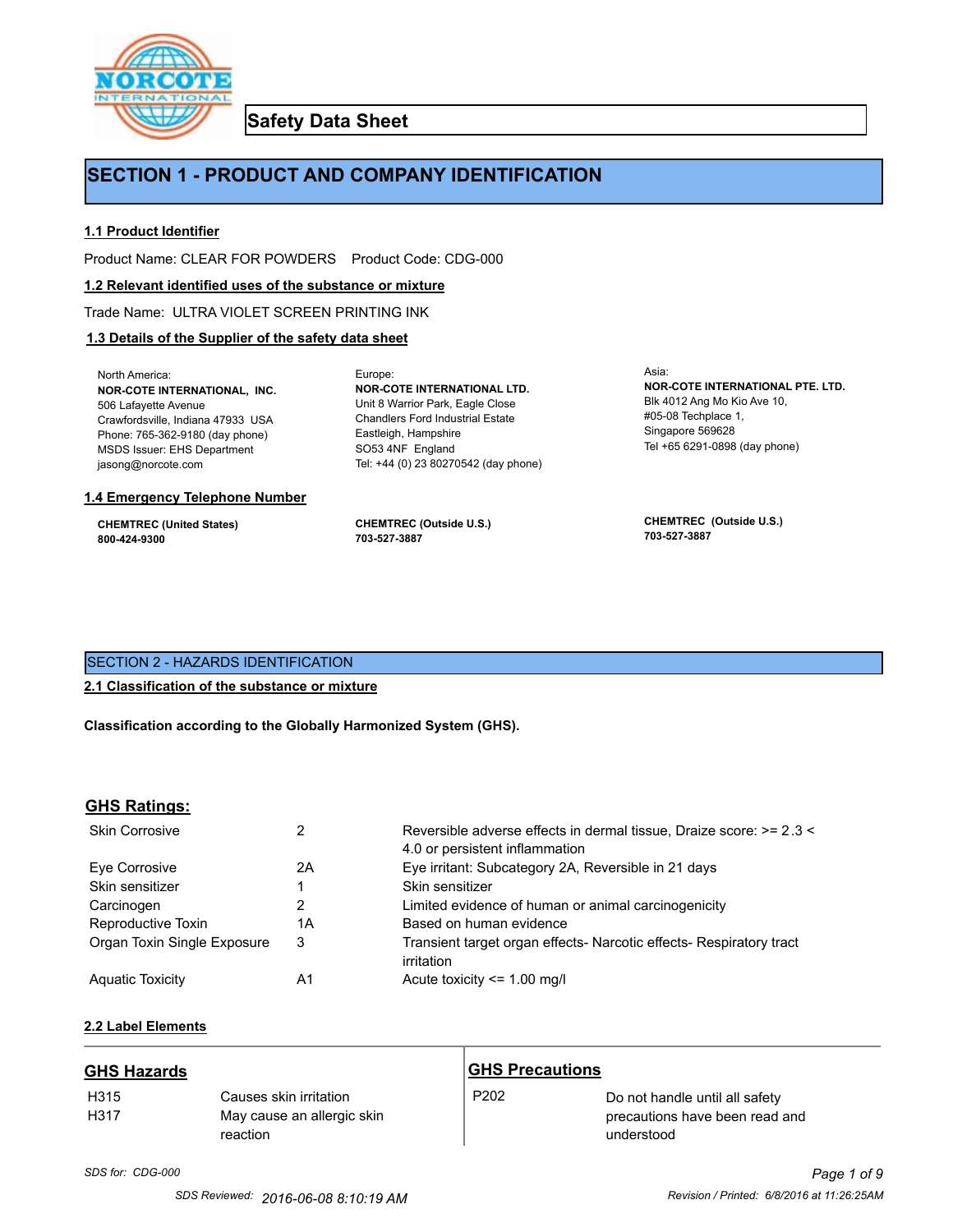| H319             | Causes serious eye irritation               | P261             | Avoid breathing                                                                                       |
|------------------|---------------------------------------------|------------------|-------------------------------------------------------------------------------------------------------|
| H335             | May cause respiratory irritation            |                  | dust/fume/gas/mist/vapours/spray                                                                      |
| H336             | May cause drowsiness or                     | P273             | Avoid release to the environment                                                                      |
|                  | dizziness                                   | P <sub>280</sub> | Wear protective gloves/protective                                                                     |
| H <sub>351</sub> | Suspected of causing cancer                 |                  | clothing/eye protection/face protection                                                               |
| H360             | May damage fertility or the<br>unborn child | P362             | Take off contaminated clothing and<br>wash before reuse                                               |
| H400             | Very toxic to aquatic life                  | P391             | Collect spillage                                                                                      |
|                  |                                             | P302+P352        | IF ON SKIN: Wash with soap and water                                                                  |
|                  |                                             | P304+P340        | IF INHALED: Remove victim to fresh air<br>and keep at rest in a position<br>comfortable for breathing |
|                  |                                             | P305+P351+P33    | IF IN EYES: Rinse continuously with                                                                   |
|                  |                                             | 8                | water for several minutes. Remove<br>contact lenses if present and easy to<br>do - continue rinsing   |
|                  |                                             | P308+P313        | IF exposed or concerned: Get medical<br>advice/attention                                              |
|                  |                                             | P333+P313        | If skin irritation or a rash occurs: Get<br>medical advice/attention                                  |

#### **Danger**



**EMERGENCY OVERVIEW:** Product is a liquid with mild acrylic odor that may be harmful if inhaled or swallowed. Product may cause serious damage to eyes, allergic skin reactions and irritation to respiratory system. Avoid breathing vapors. Avoid spillage to sewers or waterways.

#### **ROUTES OF ENTRY:** Dermal, Inhalation, Ingestion

**ACUTE HEALTH EFFECTS:** Irritant to skin, eyes and respiratory tract. Effects may be delayed for several hours. None Known

**Skin Contact:** Potential irritant and can cause allergic skin reaction. Repeated or prolonged contact may cause sensitization.

**Eye Contact:** Liquid, vapors, or mists may cause eye irritation. Protect eyes from repeated or prolonged contact.

**Ingestion:** May be harmful if swallowed. Gastrointestinal tract irritation may result.

**Inhalation:** May be harmful if inhaled. May cause irritation to upper respiratory tract upon prolonged or repeated inhalation.

#### **Effects of Overexposure**

**MEDICAL CONDITIONS AGGRAVATED BY EXPOSURE:** Repeated and prolonged overexposure may increase the potential for adverse health effects.

**CHRONIC HEALTH EFFECTS:** No additional information

# SECTION 3 - COMPOSITION / INFORMATION ON INGREDIENTS

#### **3.2 Mixtures**

\*Note: The exact concentrations of the below listed chemicals are being withheld as a trade secret

| <b>Chemical Name</b>         | Percent<br>Weight      | CAS#       | EC No.    | <b>Classification (GHS)</b> |
|------------------------------|------------------------|------------|-----------|-----------------------------|
| 1.6-Hexanediol<br>diacrylate | <b>20.00 - 30.00 %</b> | 13048-33-4 | 235-921-9 | H315, H319,<br>H317, H400   |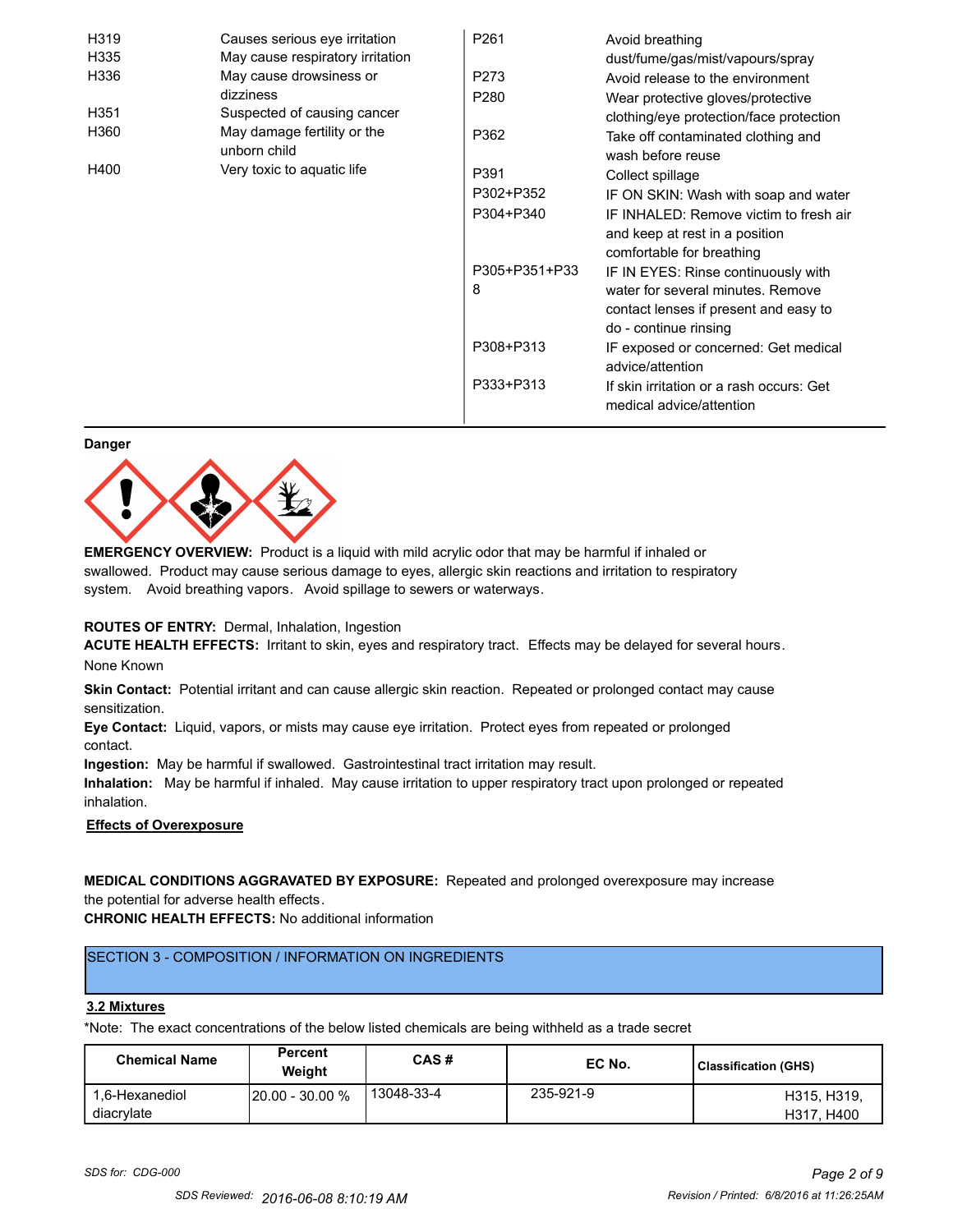| Tripropylene glycol<br>diacrylate                 | 110.00 - 20.00 % | 142978-66-5 | 256-032-2 | H315, H319,<br>H317, H335 |
|---------------------------------------------------|------------------|-------------|-----------|---------------------------|
| 1-Propanone, 2-<br>hydroxy-2-methyl-1-<br>phenyl- | l1.00 - 5.00 %   | 7473-98-5   |           | H302                      |
| Benzophenone                                      | $10.10 - 1.00 %$ | 119-61-9    |           |                           |

### SECTION 4 - FIRST AID MEASURES

### **4.1 Description of first aid measures**

**INHALATION:** Move subject to fresh air and keep warm. If subject is not breathing, administer artificial respiration. If breathing is difficult, have qualified personnel administer oxygen and get medical attention .

**EYE CONTACT:** Flush the eye and under lids with warm water for 15 minutes. Remove any contact lenses during the flushing. Get immediate medical attention if symptoms persist.

**SKIN CONTACT:** Remove and isolate contaminated clothing and shoes. Remove excess material from skin with clean cloth. Flush skin with running lukewarm water. Wash affected areas using mild soap.

**INGESTION:** If appreciable quantities are swallowed, seek immediate medical attention. Do NOT induce vomiting. Never give anything by mouth to an unconscious person.

### SECTION 5 - FIRE FIGHTING MEASURES

### **5.1 Extinguising Media**

Evacuate area of all non-emergency personell. Firefighters must wear full emergency equipment with self contained breathing apparatus. At elevated temperatures hazardous polymerization may occur causing container rupture and in extreme cases, explosion. Fight fires from upwind and cool intact containers with water spray or stream at maximum range.

### Flash Point: 100 C (212 F)

**FLAMMABLE/EXPLOSIVE LIMITS (Volume % in air):** Not established **EXTINGUISHING METHOD:** Water fog, carbon dioxide (CO2) or dry chemical

#### **5.2 Special Hazards arising from the substance or mixture:**

Thermal decomposition can lead to release of irritating gases and vapors

#### **5.3 Advice for firefighters**

#### **Protective Equipment:**

Wear full emergency equipment with selfcontained breathing apparatus . Refer to Section 8

### **5.4 Additional Information**

 Heating causes a rise in pressue, risk of bursting and combustion Shut off sources of ignition Carbon monoxide and carbon dioxide may form upon combustion

#### **OSHA CLASSIFICATION:** Class IIIB Combustible

### SECTION 6 - ACCIDENTAL RELEASE MEASURES

### **6.1 Personal precautions, protective equipment and emergency procedures**

Remove all sources of ignition and ventilate area. Avoid skin and eye contact. Use respiratory protection.

#### **6.2 Environmental precautions**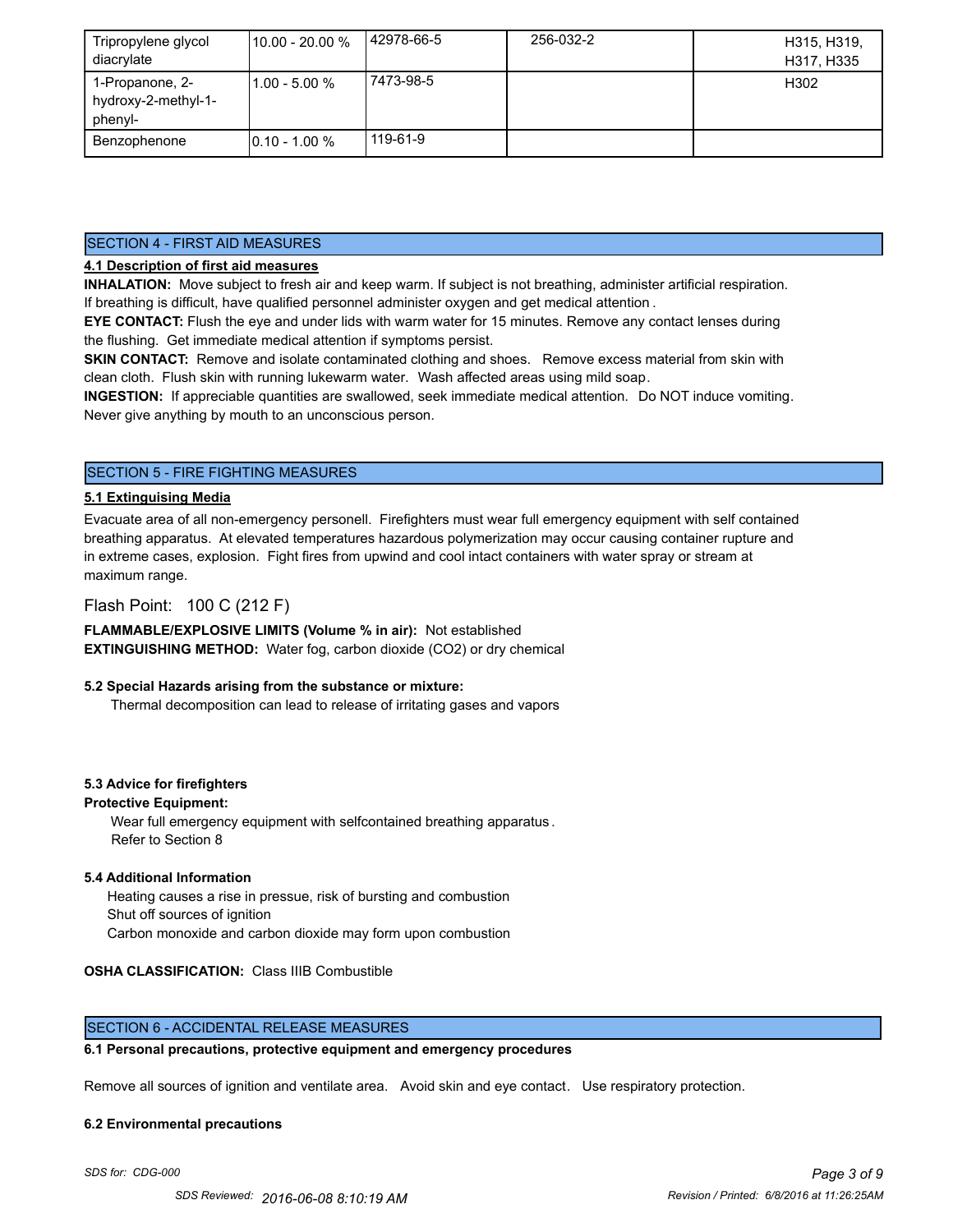Avoid release to the environment. Local authorities should be advised if significant spillages cannot be contained

### **6.3 Methods and materials for containment and cleaning up**

 Absorb with inert materials such as dry clay or sand and place in closed container for disposal as solid waste in accordance with all applicable regulations.

### SECTION 7 - HANDLING AND STORAGE

#### **7.1 Precautions for safe handling**

Avoid any unnecessary contact. Use protective clothing specified in Section 8.

#### **7.2 Conditions for safe storage, including and incompatibilities**

Store away from heat and sunlight to prevent spontaneous polymerization. Store below 90° F (32° C). Protect containers from physical damage. Storage of containers should conform to flammable and combustible liquid regulations.

#### **SECTION 8 - EXPOSURE CONTROLS / PERSONAL PROTECTION**

#### **8.1 Control parameters**

#### **Exposure Limits:** Not established for mixture

| <b>Chemical Name / CAS No.</b>                              | <b>OSHA Exposure Limits</b> | <b>ACGIH Exposure Limits</b> | <b>Other Exposure Limits</b> |
|-------------------------------------------------------------|-----------------------------|------------------------------|------------------------------|
| 1,6-Hexanediol diacrylate<br>13048-33-4                     |                             |                              |                              |
| Tripropylene glycol<br>diacrylate<br>42978-66-5             |                             |                              |                              |
| 1-Propanone, 2-hydroxy-2-<br>methyl-1-phenyl-<br>17473-98-5 |                             |                              |                              |
| Benzophenone<br>119-61-9                                    |                             |                              |                              |

#### **8.2 Exposure Controls**

**VENTILATION:** Provide natural or mechanical ventilation to minimize exposure. If practical, use local mechanical exhaust ventilation at sources of air contamination.

**EYE PROTECTION:** Use splash-proof safety goggles or safety glasses that are ANSI approved to prevent eye contact. Eyewash availability is also recommended.

**HAND PROTECTION:** Use nitrile, butyl or other gloves that are resistant to chemicals in Section 2. Replace immediately if punctured or torn or when a change of appearance (color, elasticity, shape) occurs . A minimum of 0.45mm thick gloves for long duration exposure (up to 4 hours) or mechanical handling activities; single use, disposable gloves for short duration exposures not exceeding 30 minutes or where splashes are likely, are recommended.

**RESPIRATORY PROTECTION:** Use of NIOSH/MSHA approved respirators is recommended where exposure limits may be exceeded. Consult the respirator manufacturer for appropriate type and application. **SKIN PROTECTION:** Protective or disposable outer clothing is recommended.

**Environmental Exposure Controls:** Avoid release to the environment. The product should not be allowed to enter drains, water courses or the soil.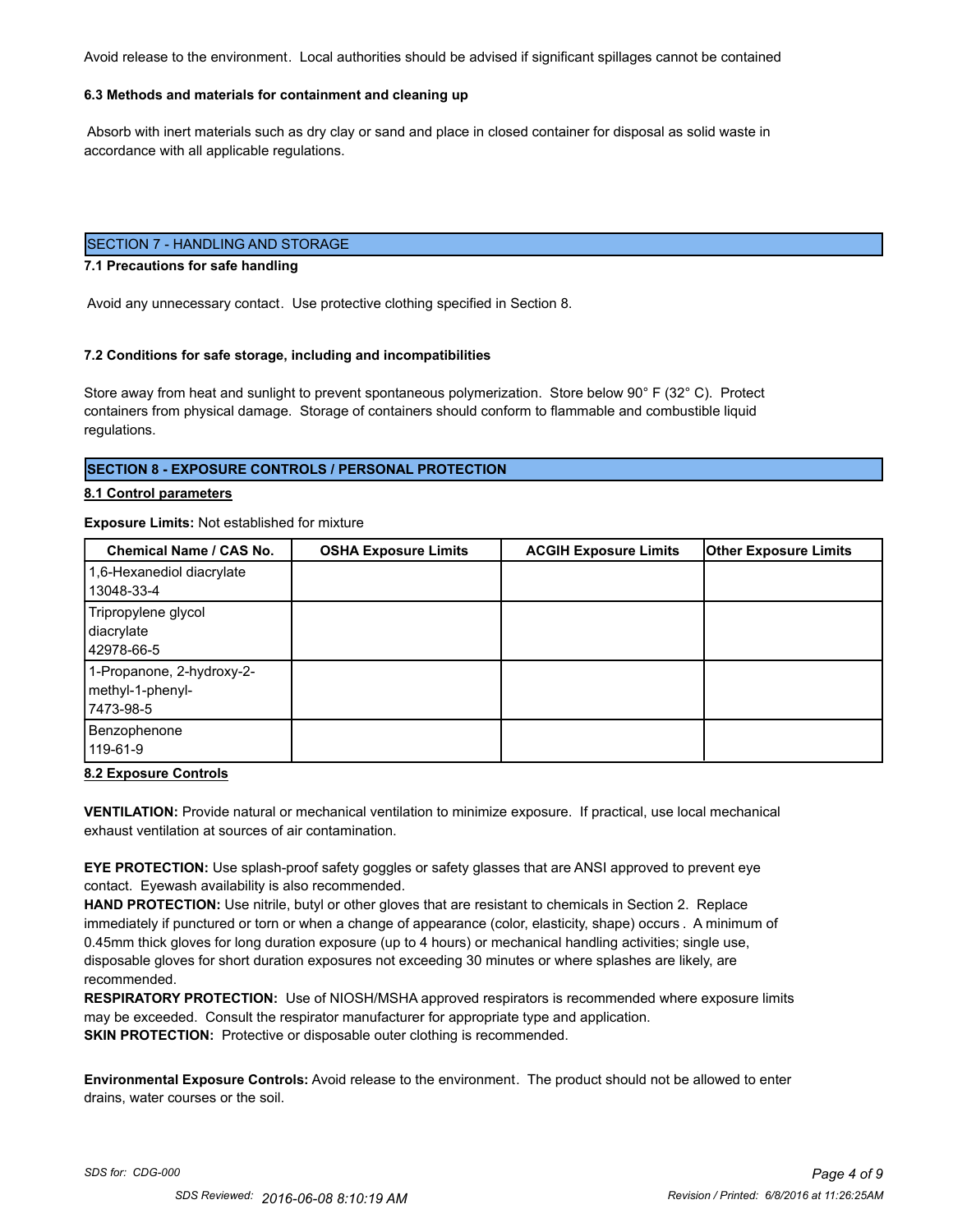## **SECTION 9 - PHYSICAL AND CHEMICAL PROPERTIES**

### **9.1 Information on basic physical and chemical properties**

| Appearance:                      | Liquid with moderate<br>viscosity | Odor:                            | Mild Acrylic odor |
|----------------------------------|-----------------------------------|----------------------------------|-------------------|
| Vapor Pressure:                  | Not Established                   | <b>Vapor Density:</b>            | Heavier than Air  |
| pH:                              | Not Established                   | Formula KG / Gal                 | 4.19              |
| <b>Melting Point:</b>            | Not Available                     | <b>Freezing Point:</b>           | Not Available     |
| Solubility:                      | Not Soluble in Water              | <b>Boiling Range:</b>            | Not Available     |
| <b>Flash Point:</b>              | See section 5.1                   | <b>Evaporation Rate:</b>         | $<$ 1             |
| <b>Flammability:</b>             | See Section 5.4                   | <b>Explosive Limits:</b>         | See Section 5.4   |
| Viscosity:                       | See Certificate of<br>Analysis    | <b>Specific Gravity (SG)</b>     | 1.107             |
| Grams VOC less water:            | $< 1\%$                           | <b>Partition Coefficient</b>     | Not Available     |
| <b>Auto-Ignition Temperature</b> | Not Available                     | <b>Decomposition Temperature</b> | Not Available     |

### **SECTION 10 - REACTIVITY / STABILITY HAZARD DATA**

### **10.1 Reactivity**

#### None known

#### **10.2 Chemical Stability**

This material is stable under recommended storage and handling conditions.

### **10.3 Possibility of hazardous reaction**

Under certain conditions (excess temperatures and contamination) hazardous polymerization may occur. Avoid high temperature and contamination with foreign materials.

#### **10.4 CONDITIONS TO AVOID:**

Excessive heat, ignition sources and contamination with dirt and other foreign materials.

#### **10.5 Incompatible Materials:**

Avoid contamination or inappropriate mixing with strong oxidizing agents, peroxides, strongly caustic materials and metal corrosion products including rust. Do not expose to UV light during storage.

### **10.6 Hazardous decomposition products**

Thermal oxidation or pyrolysis (as in fire) may yield carbon dioxide, carbon monoxide and volatile organic fragments which are flammable, irritating or toxic.

Hazardous polymerization will not occur.

**SECTION 11 - TOXICOLOGICAL INFORMATION**

**Component Toxicity:**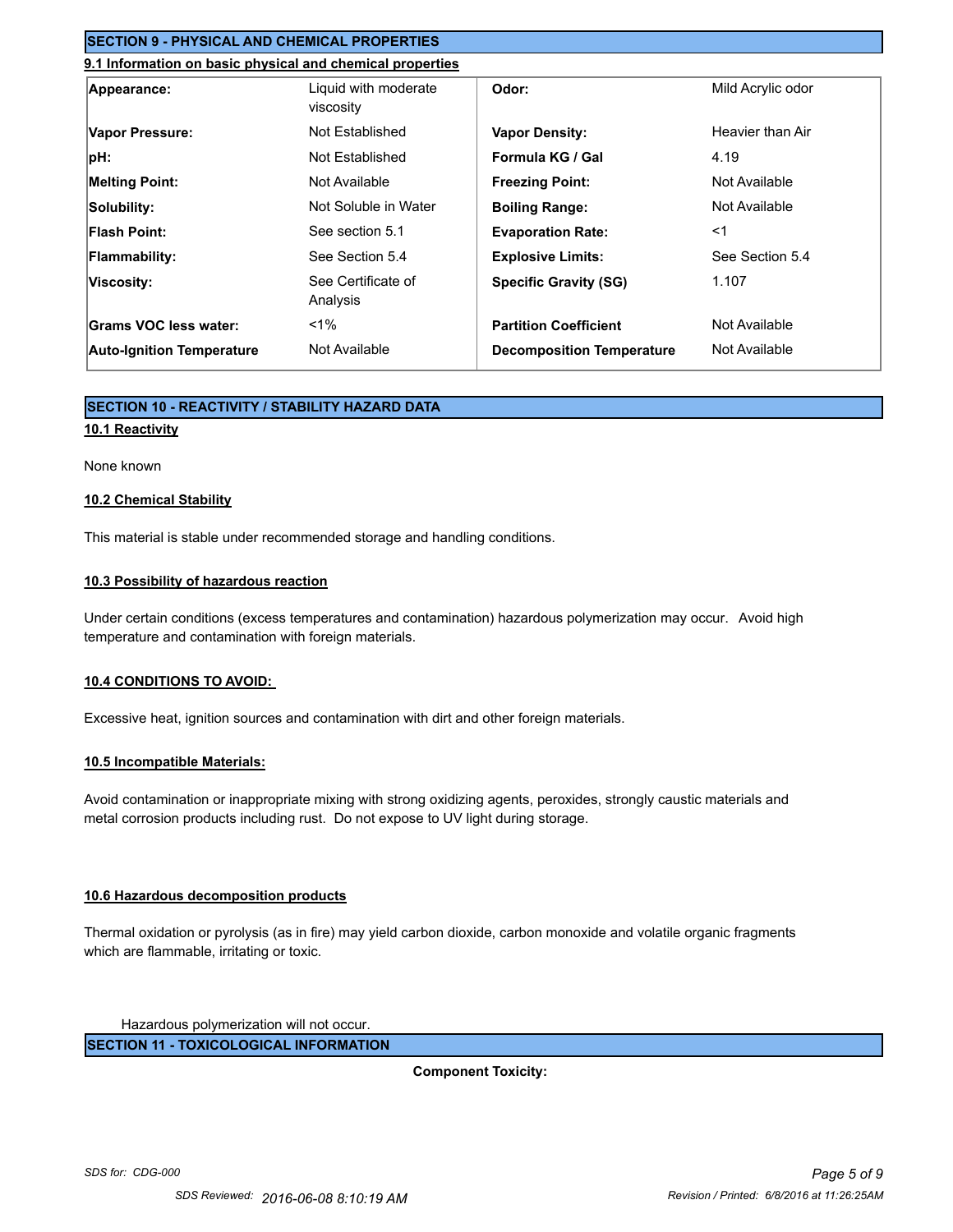| <b>Component Description</b><br>Oral, Dermal, Inhalation<br><b>Toxicity</b>          | Ecotoxocity:                                                                        |
|--------------------------------------------------------------------------------------|-------------------------------------------------------------------------------------|
| 1,6-Hexanediol diacrylate<br>Oral:5.00 g/kg (Rat)<br>Dermal: 3,600.00 µL/kg (Rabbit) | N/A                                                                                 |
| Tripropylene glycol diacrylate<br>Oral:3,000.00 mg/kg (Rat)                          | 48 Hr EC50 Daphnia magna: 88.7 mg/L<br>72 Hr EC50 Desmodesmus subspicatus: >28 mg/L |
| 1-Propanone, 2-hydroxy-2-methyl-1-phenyl-                                            | N/A                                                                                 |
| Benzophenone<br>Dermal: 3,535.00 mg/kg (Rabbit)                                      | 96 Hr LC50 Pimephales promelas: 13.2 - 15.3 mg/L [flow-through]                     |

**TOXICOLOGICAL DATA:** Slightly Toxic by injestion. Prolonged or repeated exposure may result in sensitization.

**LC50** - No additional information **LD50** - No additional information **MUTAGENICITY:** No additional information **REPRODUCTIVE EFFECTS:** No additional information **CARCINOGENICITY:**

Benzophenone: IARC: Possible human carcinogen OSHA: listed

Carcinogenicity:

### **SECTION 12 - ECOLOGICAL INFORMATION**

### **12.1 Toxicity**

No determination has been made on ecological impact. However, it is recommended to prevent contamination of the environment with this product, i.e. soil, landfills, drains, sewers, surface waters, etc.

### **12.2 Persistence and degradability**

No determination has been made on ecological impact. however, it is highly recommended to prevent contamination of the environment with this product, i.e. soil, landfills, drains, sewers, surface waters, etc

#### **12.3 Bioaccumulative potential**

No determination has been made on ecological impact. However, it is highly recommended to prevent contamination of the environment with this product, i.e. soil, landfills, drains, sewers, surface waters, etc.

#### **12.4 mobility in soil**

No determination has been made on ecological impact. However, it is highly recommended to prevent contamination of the environment with this product, e.i. soil, landfille, drains, sewers, surface waters, etc.

### **SECTION 13 - DISPOSAL CONSIDERATIONS**

#### **13.1 Waste Water methods**

If material becomes a waste, it does not meet the criteria of a hazardous waste as defined under the Resource Conservation and Recovery Act (RCRA) 40 CFR 261 as supplied. Dispose of this material in accordance with all applicable federal, state, provincial, and local laws and regulations.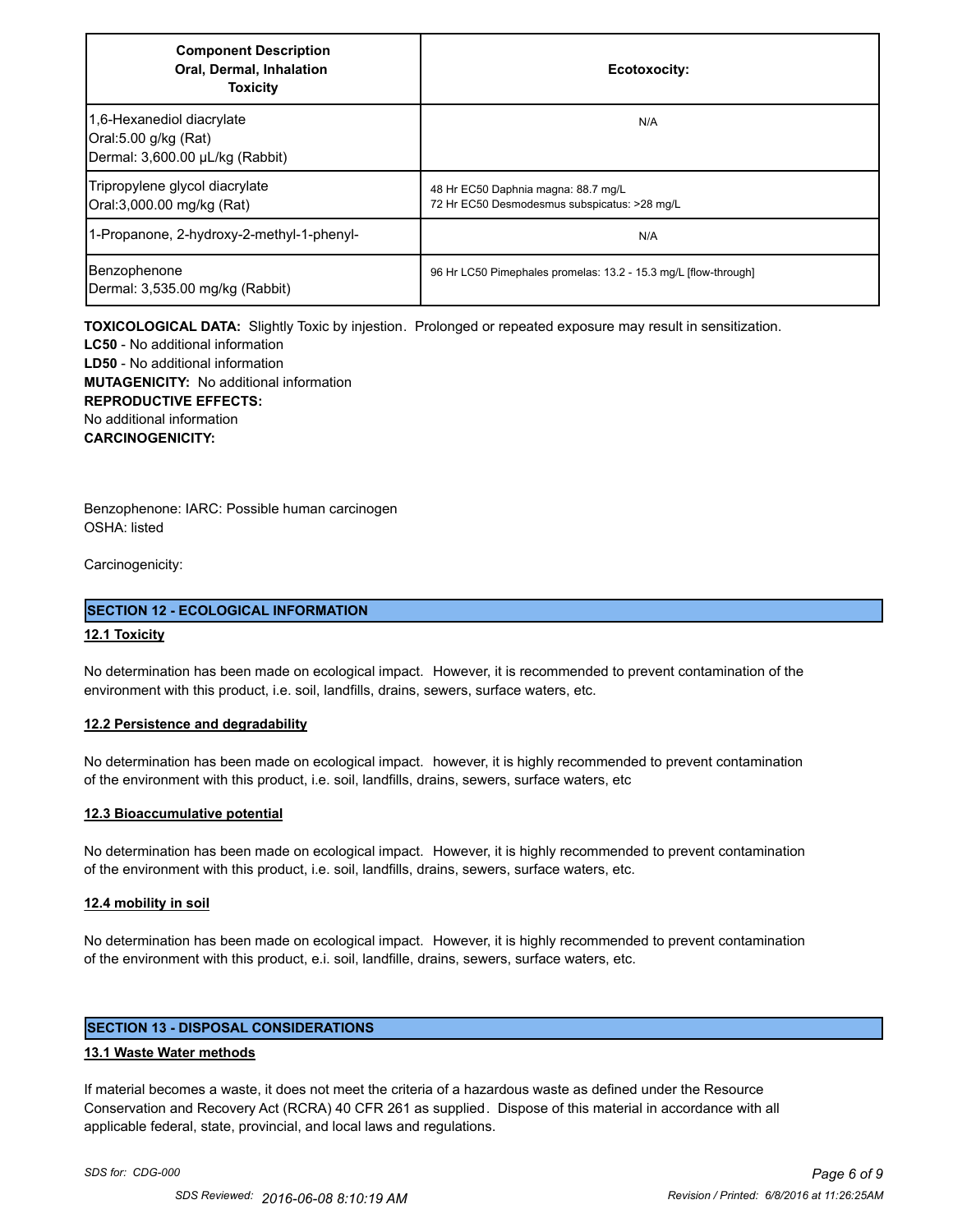### **SECTION 14 - TRANSPORTATION INFORMATION**

Transport this product in accordance with all applicable laws and regulations . This product, as supplied, is not regulated nor classified as a hazardous material/dangerous good by United States Department of Transportation (DOT), the International Civil Aviation Organization (ICAO), the International Maritime Organization (IMO), the Canadian Transportation of Dangerous Goods Act (TDG), or the International Air Transport Association (IATA) .

#### **14.1 UN Number:** Not Applicable

**14.2 UN Proper Shipping Name:** Not Applicable

**14.3 Transport Hazard Class:** Not Applicable **DOT (49 CFR)/IATA/IMDG Hazard Class:** Not Applicable

 **14.4 Packing Group:** Not Applicable

### **SECTION 15 - REGULATORY INFORMATION**

### **15.1 Safety, Health and Environmental regulations / legislation specific for the substance or mixture**

This safety data sheet has been formatted to the best of our ability in accordance to Directive 67/548/EEC or Directive 1999/45EC, American National Standards Institute (ANSI) and contains hazard criteria and all information required by the Canadian Controlled Products Regulation (CPR) in regard to this product.

**Clean Air Act - Ozone Depleting Substances (ODS):** This product and its components do not contain Ozone Depleting Substances.

**Canadian Inventory Status:** Components of this product are currently listed on the Canadian Domestic Substance List (DSL) or the Canadian Non-Domestic Substance List (NDSL).

**Coalition of Northeastern Governors (CONEG):** This product meets the requirements of CONEG pertaining to heavy metals total content of no more than 100 PPM. No heavy metals are added as a part of the formulation, but raw materials may contain residual parts per million as naturally occurring elements.

**European Inventory Status:** Components of this product are listed on the European Inventory of Existing Commercial Substances (EINECS), the European List of Notified Chemical Substances (ELINCS), or are exempt from being listed.

**Food and Drug Administration (FDA) Food Packaging Status:** Components of this product have not been cleared by FDA for use in food packaging and/or other applications as an indirect food additive .

**European Union Directive 2011/65/EC Restriction of Hazardous Substances (RoHS):** This product is in compliance with the requirements of the RoHS2 Directive.

#### **California Proposition 65 RTK:**

The following components of this mixture are listed under California Proposition 65: Benzophenone 119-61-9 0.1 to 1.0 % Carcinogen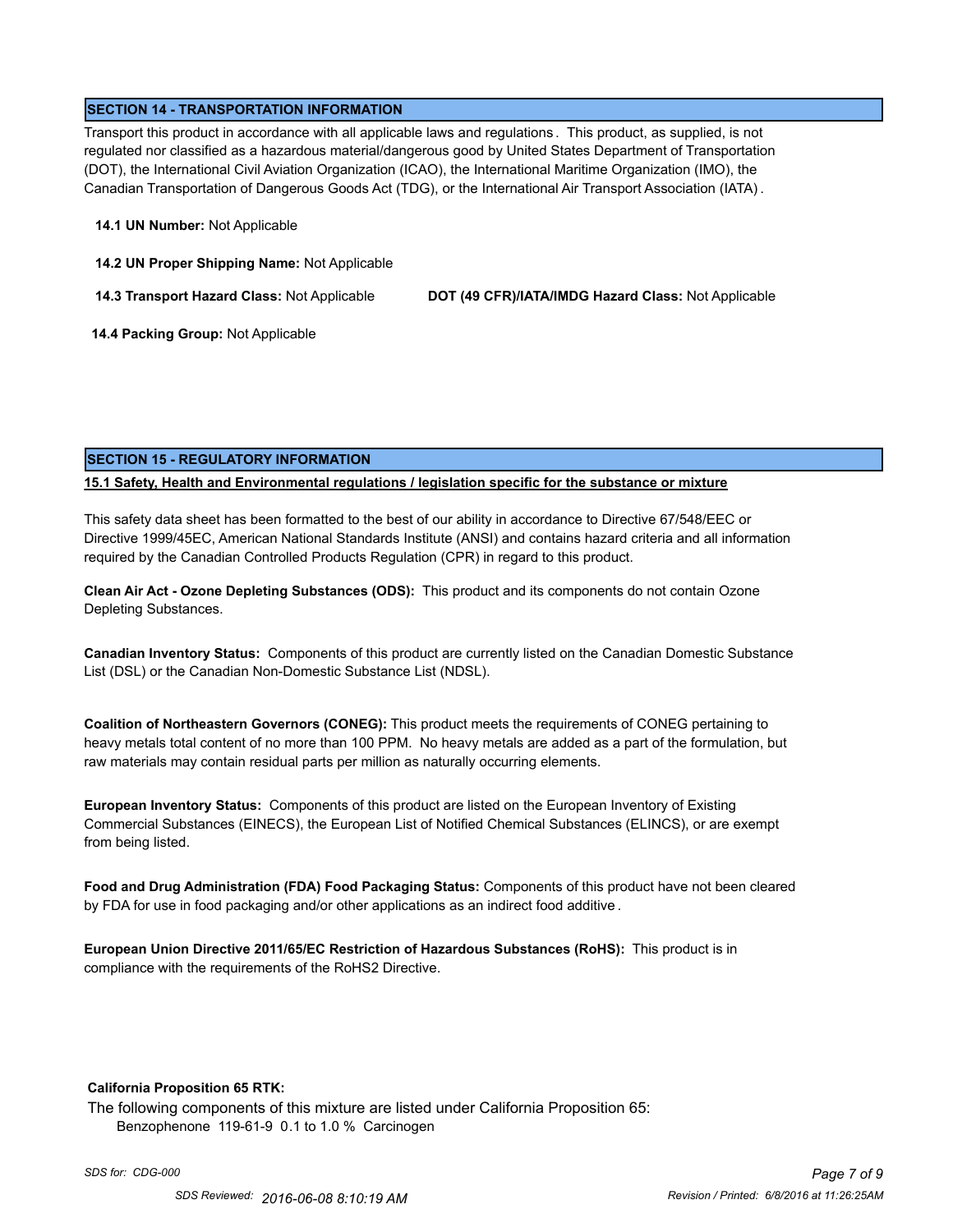If CAS numbers 13463-67-7 and/or 1333-86-4 are listed they are not supplied in respirable form.

**REACH** : This product is compliant with the registration of the REACH Regulation (EC) No. 1907/2006 as all its components are either excluded, exempt and/or preregistered.

The following Substances of Very High Concern are present (updated December 17, 2015 to review for the 168 SVHC)

- None

- None

**Superfund Amendments and Reauthorization Act of 1986 (SARA) Title III: Section 302:**

- None

#### **Superfund Amendments and Reauthorization Act of 1986 (SARA) Title III: SARA 313:**

 This product contains the following components that are regulated under the Toxic Chemical Release Reporting requirements 40 CFR 372:

- None

**Global Inventories:** The components of these products are listed in the following or exempt from listing:

Europe (EINECS): Yes USA (TSCA): Yes Canada (DSL): Yes Japan (ENCS): Yes Philippines (PICCS): Yes China (IECSC): Yes Australia (AICS): Yes Korea (KECI): Yes New Zealand (NZloC): Yes Taiwan (ECSI): Yes



**HMIS® ratings** are a registered trade and service mark of the National Paint and Coatings Association with the following scale:

\* = Chronic health effect PPE Index

- $4 =$  Severe Hazard  $A =$  Safety Glasses
- $3 =$  Serious Hazard  $B =$  Safety Glasses and Gloves
- 2 = Moderate Hazard C = Safety Glasses, Gloves and Protective Apron
- 
- 1 = Slight Hazard D = Face Shield, Gloves and Protective Apron
- 0 = Minimal Hazard E = Safety Glasses, Gloves and Respirator